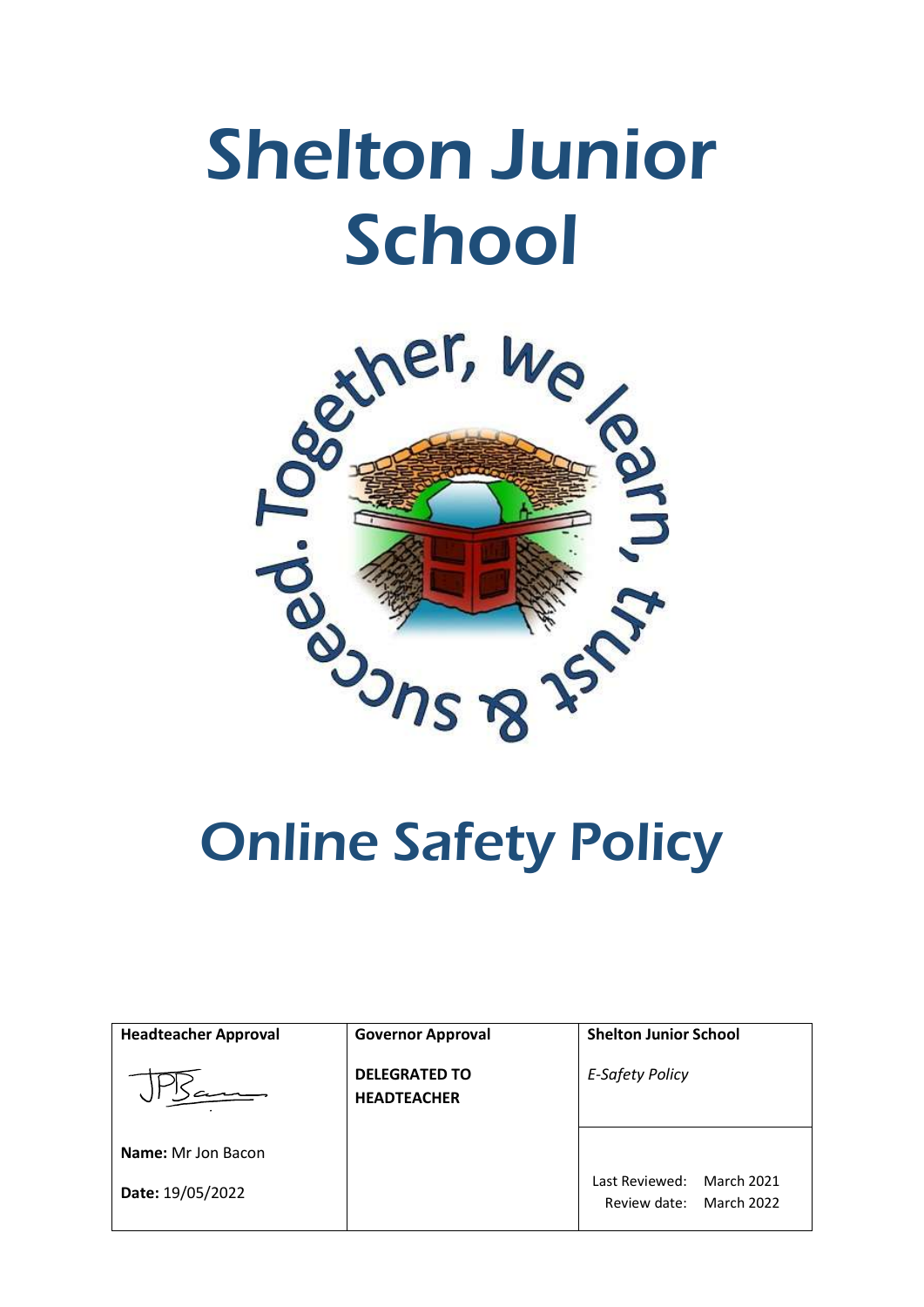## <span id="page-1-0"></span>**Policy review dates and changes**

| <b>Date</b> | By whom                | <b>Summary of changes made</b>        |
|-------------|------------------------|---------------------------------------|
| 15/01/2020  | JB                     | Removed author                        |
| 15/01/2020  | JB                     | Formatting and pagination corrections |
| 15/03/2021  | $\mathsf{D}\mathsf{B}$ | Policy review                         |
| 22/04/2022  | KW                     | Policy review - rewriting of policy   |
|             |                        |                                       |
|             |                        |                                       |
|             |                        |                                       |
|             |                        |                                       |
|             |                        |                                       |
|             |                        |                                       |
|             |                        |                                       |
|             |                        |                                       |
|             |                        |                                       |
|             |                        |                                       |
|             |                        |                                       |
|             |                        |                                       |
|             |                        |                                       |
|             |                        |                                       |
|             |                        |                                       |
|             |                        |                                       |
|             |                        |                                       |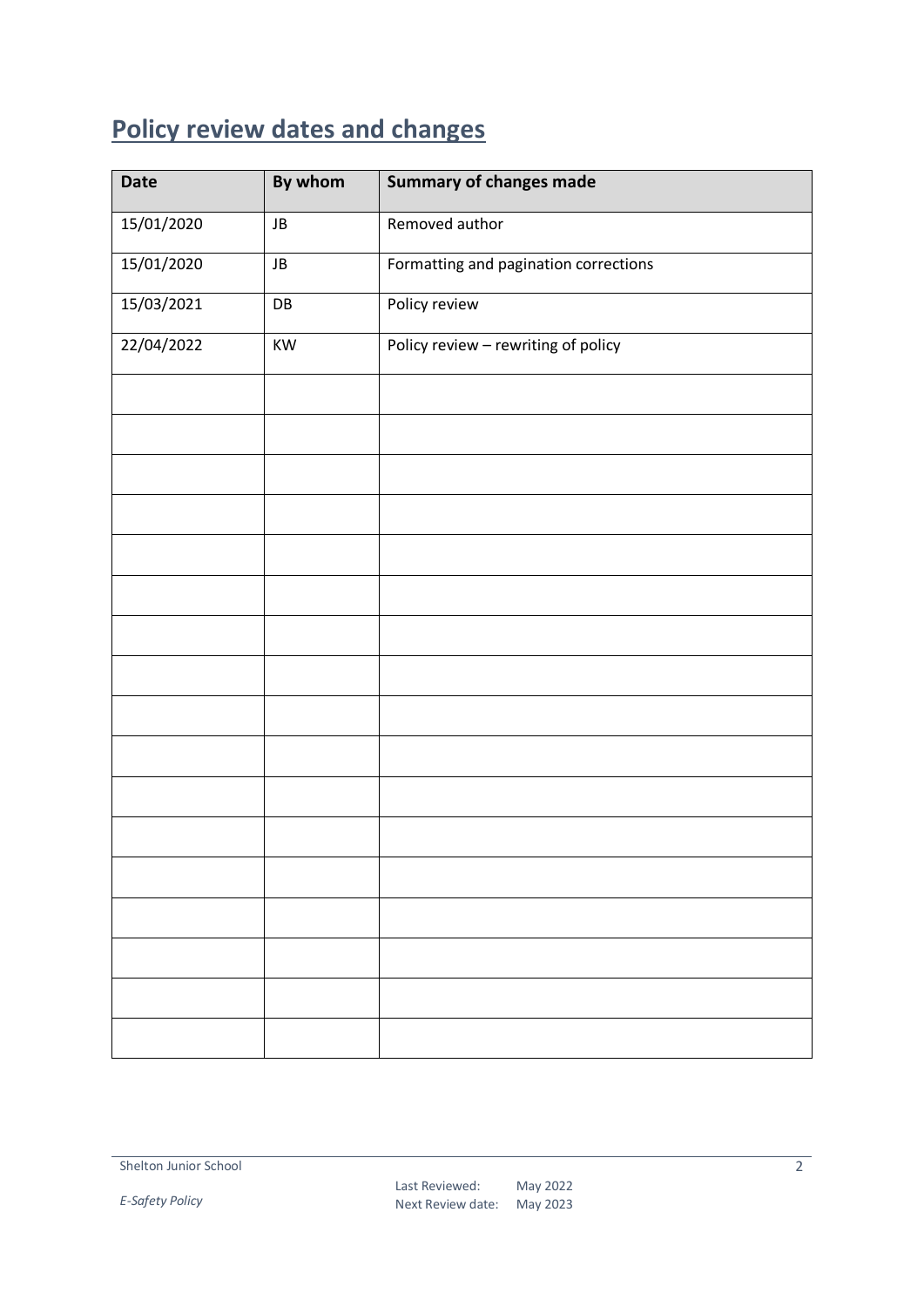## Contents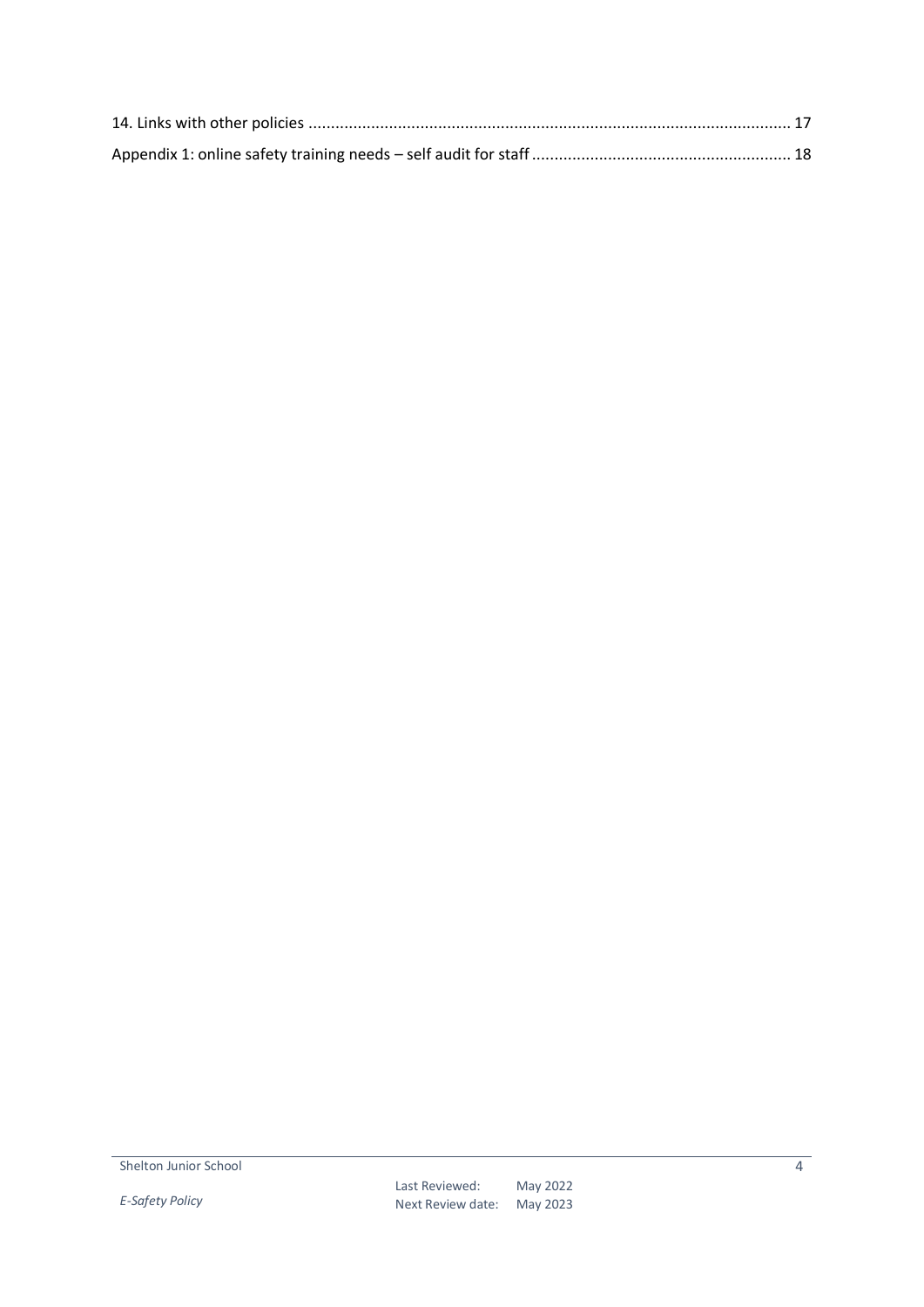## <span id="page-4-0"></span>**1. Aims**

Our school aims to:

- Have robust processes in place to ensure the online safety of pupils, staff, volunteers and governors
- Deliver an effective approach to online safety, which empowers us to protect and educate the whole school community in its use of technology, including mobile and smart technology (referred to as 'mobile phones')
- Establish clear mechanisms to identify, intervene and escalate an incident, where appropriate

#### <span id="page-4-1"></span>**1.1 Statement of intent**

The purpose of this policy is to:

- Set out the key principles expected of all members of the school community at Shelton Junior School, with respect to the use of computer-based technologies.
- Safeguard and protect the children and staff of Shelton Junior School.
- Assist school staff working with children to work safely and responsibly with the internet and other communication technologies, and to monitor their own standards and practice.
- Set clear expectations of behaviour relevant to responsible use of the internet for educational and personal use.
- Have clear structures to deal with online abuse, such as cyber-bullying, which are crossreferenced with other school policies.

#### <span id="page-4-2"></span>**1.2 Methods of electronic communication**

Internet technologies and electronic communications provide children and young people with opportunities to broaden their learning experiences and develop creativity in and out of school. However, it is also important to consider the risks associated with the way these technologies can be used.

Electronic communication includes, but is not limited to:

- Internet collaboration tools: social networking sites and web-logs (blogs)
- Internet research: websites, search engines and web browsers
- Mobile phones and smart devices
- Internet communications: e-mail and instant messaging
- Webcams and videoconferencing
- Wireless games consoles

#### <span id="page-4-3"></span>**1.3 Four categories of risk**

The main risks for our school community can be summarised as follows:

```
Shelton Junior School
```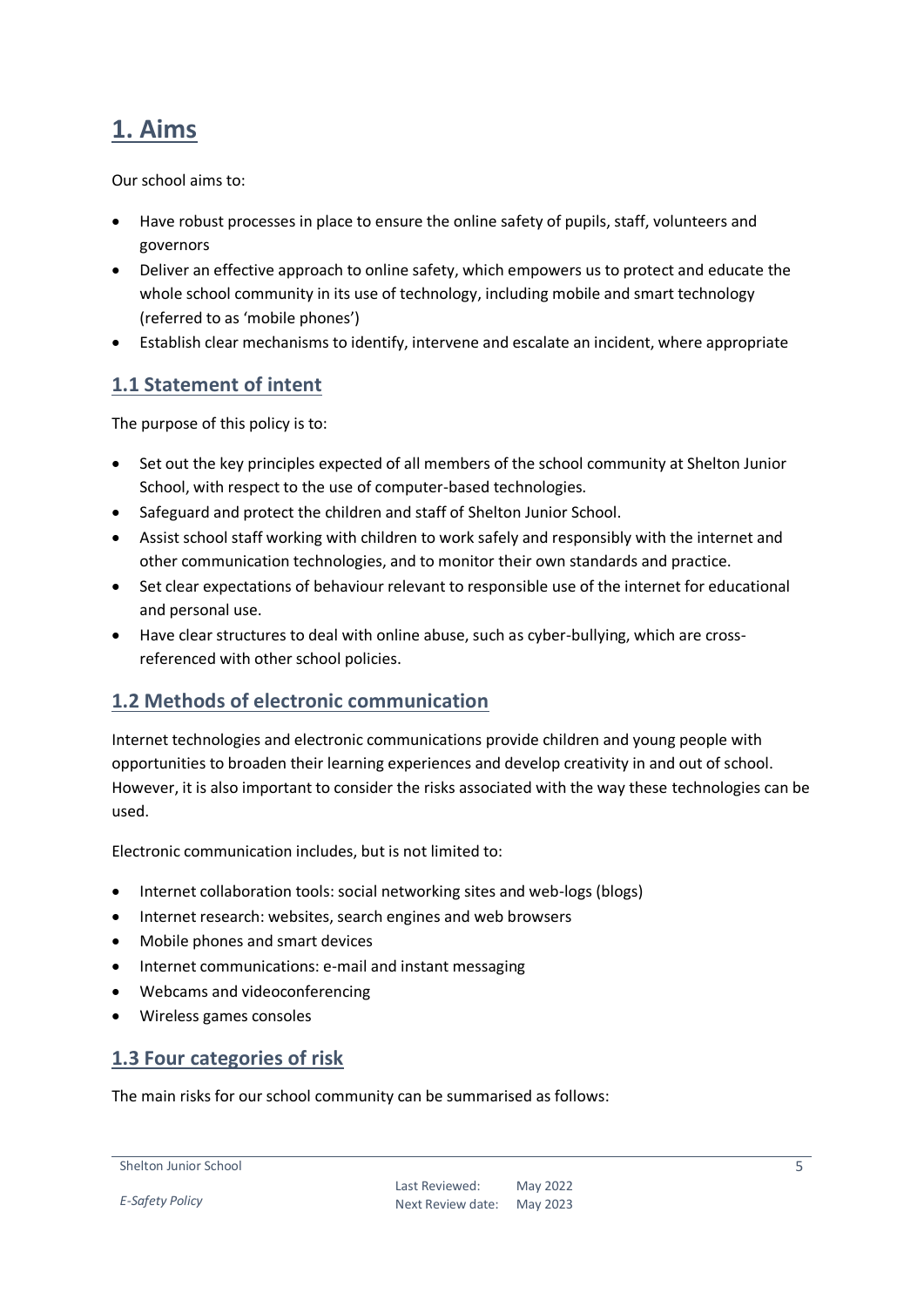**Content** –being exposed to illegal, inappropriate or harmful content, such as pornography, fake news, racism, misogyny, self-harm, suicide, anti-Semitism, radicalisation and extremism.

**Contact** – being subjected to harmful online interaction with other users, such as peer-to-peer pressure, commercial advertising and adults posing as children or young adults with the intention to groom or exploit them for sexual, criminal, financial or other purposes.

**Conduct** – personal online behaviour that increases the likelihood of, or causes, harm, such as making, sending and receiving explicit images (e.g. consensual and non-consensual sharing of nudes and semi-nudes and/or pornography), sharing other explicit images and online bullying.

**Commerce** – risks such as online gambling, inappropriate advertising, phishing and/or financial scam.

## <span id="page-5-0"></span>**2. Legislation and guidance**

This policy is based on the Department for Education's (DfE) statutory safeguarding guidance, Keeping Children Safe in Education, and its advice for schools on:

- Teaching online safety in schools
- Preventing and tackling bullying and cyber-bullying: advice for headteachers and school staff
- Relationships and sex education
- Searching, screening and confiscation

It also refers to the DfE's guidance on protecting children from radicalisation.

It reflects existing legislation, including but not limited to the Education Act 1996 (as amended), the Education and Inspections Act 2006 and the Equality Act 2010. In addition, it reflects the Education Act 2011, which has given teachers stronger powers to tackle cyber-bullying by, if necessary, searching for and deleting inappropriate images or files on pupils' electronic devices where they believe there is a 'good reason' to do so.

The policy also takes into account the National Curriculum computing programmes of study.

## <span id="page-5-1"></span>**3. Roles and responsibilities**

#### <span id="page-5-2"></span>**3.1 The governing board**

The governing board has overall responsibility for monitoring this policy and holding the headteacher to account for its implementation.

The governing board will co-ordinate regular safeguarding meetings with appropriate staff to discuss online safety, and monitor online safety logs as provided by the designated safeguarding lead (DSL).

All governors will:

Ensure that they have read and understand this policy.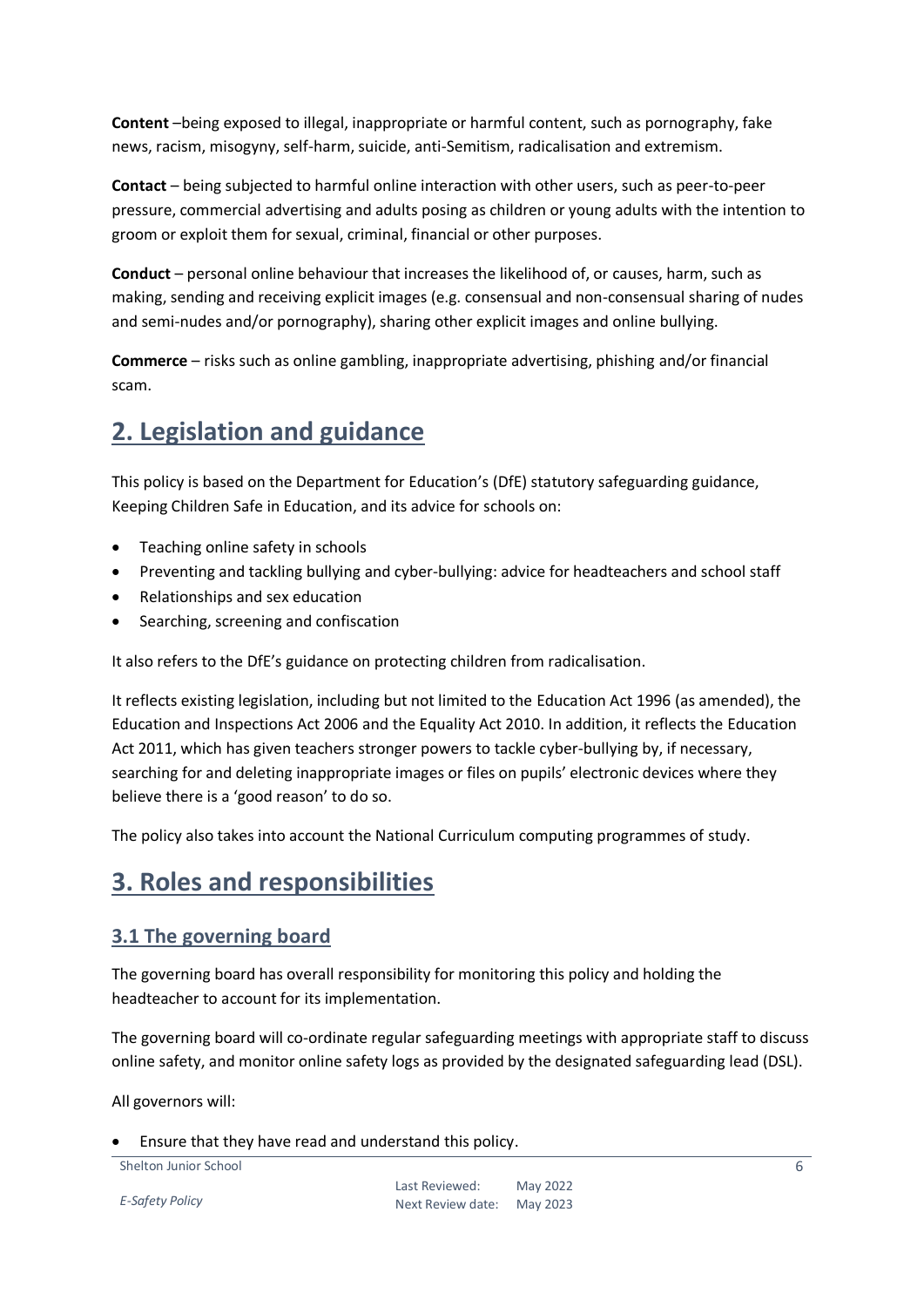- Agree and adhere to the terms on acceptable use of the school's ICT systems and the internet.
- Ensure that, where necessary, teaching about safeguarding, including online safety, is adapted for vulnerable children, victims of abuse and some pupils with SEND because of the importance of recognising that a 'one size fits all' approach may not be appropriate for all children in all situations, and a more personalised or contextualised approach may often be more suitable.

#### <span id="page-6-0"></span>**3.2 The headteacher**

The headteacher is responsible for ensuring that staff understand this policy, and that it is being implemented consistently throughout the school.

#### <span id="page-6-1"></span>**3.3 The pastoral & safeguarding lead/DDSL**

Details of the school's DSL and DDSL structure are set out in our child protection and safeguarding policy as well as relevant job descriptions.

The pastoral & safeguarding lead/DDSL takes lead responsibility for online safety in school, in particular:

- Supporting the headteacher in ensuring that staff understand this policy and that it is being implemented consistently throughout the school
- Working with the headteacher, Computing Lead and other staff, as necessary, to address any online safety issues or incidents
- Ensuring that any online safety incidents are logged onto CPOMS and dealt with appropriately in line with the child protection policy and this policy
- Ensuring that any incidents of cyber-bullying are logged and dealt with appropriately in line with the school behaviour policy
- Updating and delivering staff training on online safety in conjunction with the Computing Lead (appendix 1 contains a self-audit for staff on online safety training needs)
- Liaising with other agencies and/or external services if necessary
- Providing regular reports on online safety in school to the headteacher and/or governing board
- Acting as the named point of contact within the school on all online safeguarding issues.
- Ensuring online safety is recognised as part of the school's safeguarding responsibilities and that a coordinated approach is implemented.
- Ensuring appropriate referrals are made to external agencies, as required.
- Establishing a procedure for reporting online safety incidents and inappropriate internet use, both by pupils and staff.
- Ensuring all members of the school community understand the reporting procedure for a concern.
- Maintaining records of reported online safety concerns as well as the actions taken in response to concerns.

#### <span id="page-6-2"></span>**3.4 The computing subject lead**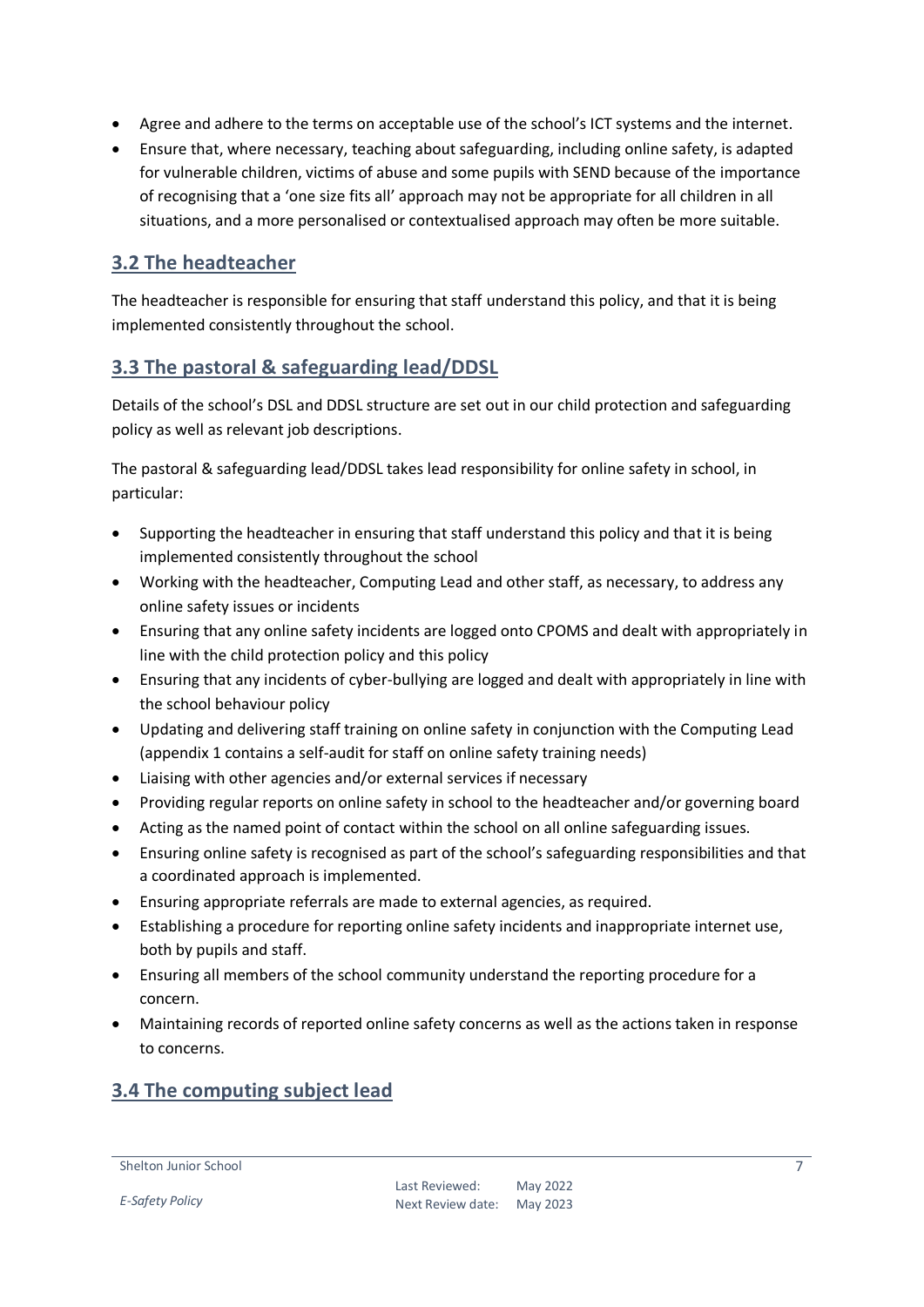The computing lead takes responsibility for promoting and monitoring the teaching of online safety in the school.

- Undertaking training so they understand the risks associated with online safety and can recognise additional risks that pupils with SEND and vulnerable learners face online.
- Liaising with relevant members of staff on online safety matters, e.g. the SENCO and Safeguarding Lead
- Staying up-to-date with current research, legislation and online trends.
- Coordinating the school's participation in local and national online safety events, e.g. Safer Internet Day.
- Monitoring online safety incidents to identify trends and any gaps in the school's provision, and using this data to update the school's procedures.
- Reporting to the governing board about online safety as required.
- Working with the headteacher, Safeguarding Lead and governing board to update this policy on a regular basis.
- Examine emerging technologies for educational benefit and assessing risk before use in school is allowed.
- Designing and creating an online safety curriculum, in line with the National Curriculum, suitable for all learners

#### <span id="page-7-0"></span>**3.5 ICT provider**

The ICT provider is L.E.A.D. IT Services.

They are responsible for:

- Putting in place an appropriate level of security protection procedures, such as filtering and monitoring systems, which are reviewed and updated on a regular basis to assess effectiveness and ensure pupils are kept safe from potentially harmful and inappropriate content and contact online while at school, including terrorist and extremist material
- Ensuring that the school's ICT systems are secure and protected against viruses and malware, and that such safety mechanisms are updated regularly
- Conducting a full security check and monitoring the school's ICT systems on a regular basis
- Blocking access to potentially dangerous sites and, where possible, preventing the downloading of potentially dangerous files

#### <span id="page-7-1"></span>**3.6 All staff and volunteers**

All staff, including contractors and agency staff, and volunteers are responsible for:

- Maintaining an understanding of this policy.
- Implementing this policy consistently.
- Agreeing and adhering to the terms on acceptable use of the school's ICT systems and the internet, and ensuring that pupils follow the school's terms on acceptable use.

*E-Safety Policy*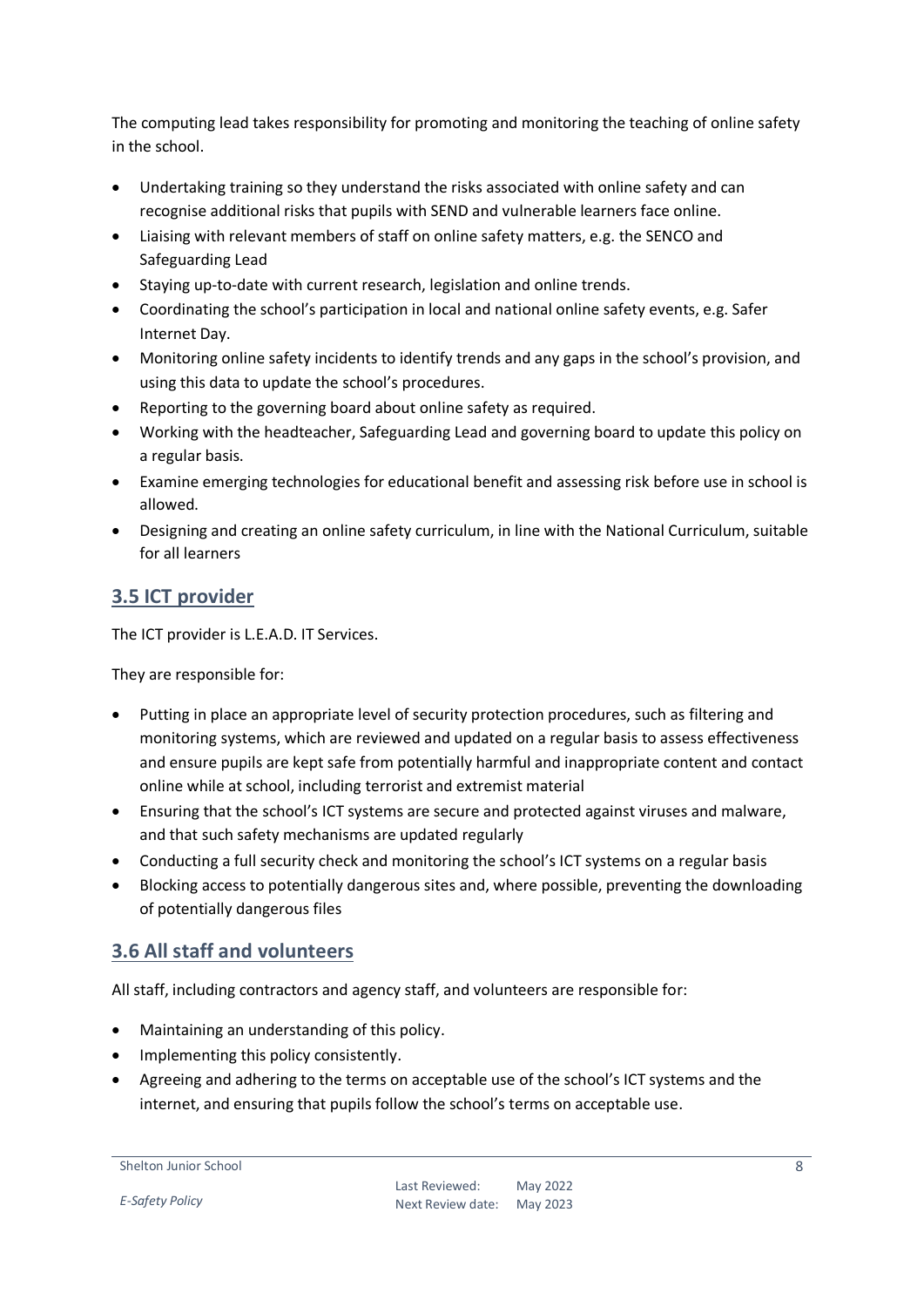- Working with the DSL and DDSL to ensure that any online safety incidents are logged onto CPOMs and dealt with appropriately in line with the safeguarding policy and this policy.
- Ensuring that any incidents of cyber-bullying are dealt with appropriately in line with the school behaviour policy.
- Responding appropriately to all reports and concerns about sexual violence and/or harassment, both online and offline and maintaining an attitude of 'it could happen here'

#### <span id="page-8-0"></span>**3.7 Parents**

Parents are expected to:

- Notify a member of staff or the headteacher of any concerns or queries regarding this policy.
- Ensure their child has read, understood and agreed to the terms on acceptable use of the school's ICT systems.
- Parents can seek further guidance on keeping children safe online from the following organisations and websites:
	- o What are the issues? UK Safer Internet Centre
	- o Hot topics Childnet International
	- o Parent factsheet Childnet International
	- o Healthy relationships Disrespect Nobody
	- o Parent guide to apps, games and social media sites: NSPCC Net Aware

#### <span id="page-8-1"></span>**3.8 Visitors and members of the community**

Visitors and members of the community who use the school's ICT systems or internet will be made aware of this policy, when relevant, and expected to read and follow it. If appropriate, they will be expected to agree to the terms on acceptable use.

## <span id="page-8-2"></span>**4. Educating pupils about online safety**

Pupils will be taught about online safety as part of the curriculum:

The text below is taken from the National Curriculum computing programmes of study.

It is also taken from the guidance on relationships education, relationships and sex educations (RSE) and health education.

**All** primary schools have to teach relationships education and health education.

Pupils in **Key Stage 2** will be taught to:

- Use technology safely, respectfully and responsibly
- Recognise acceptable and unacceptable behaviour
- Identify a range of ways to report concerns about content and contact

By the **end of primary school**, pupils will know:

Shelton Junior School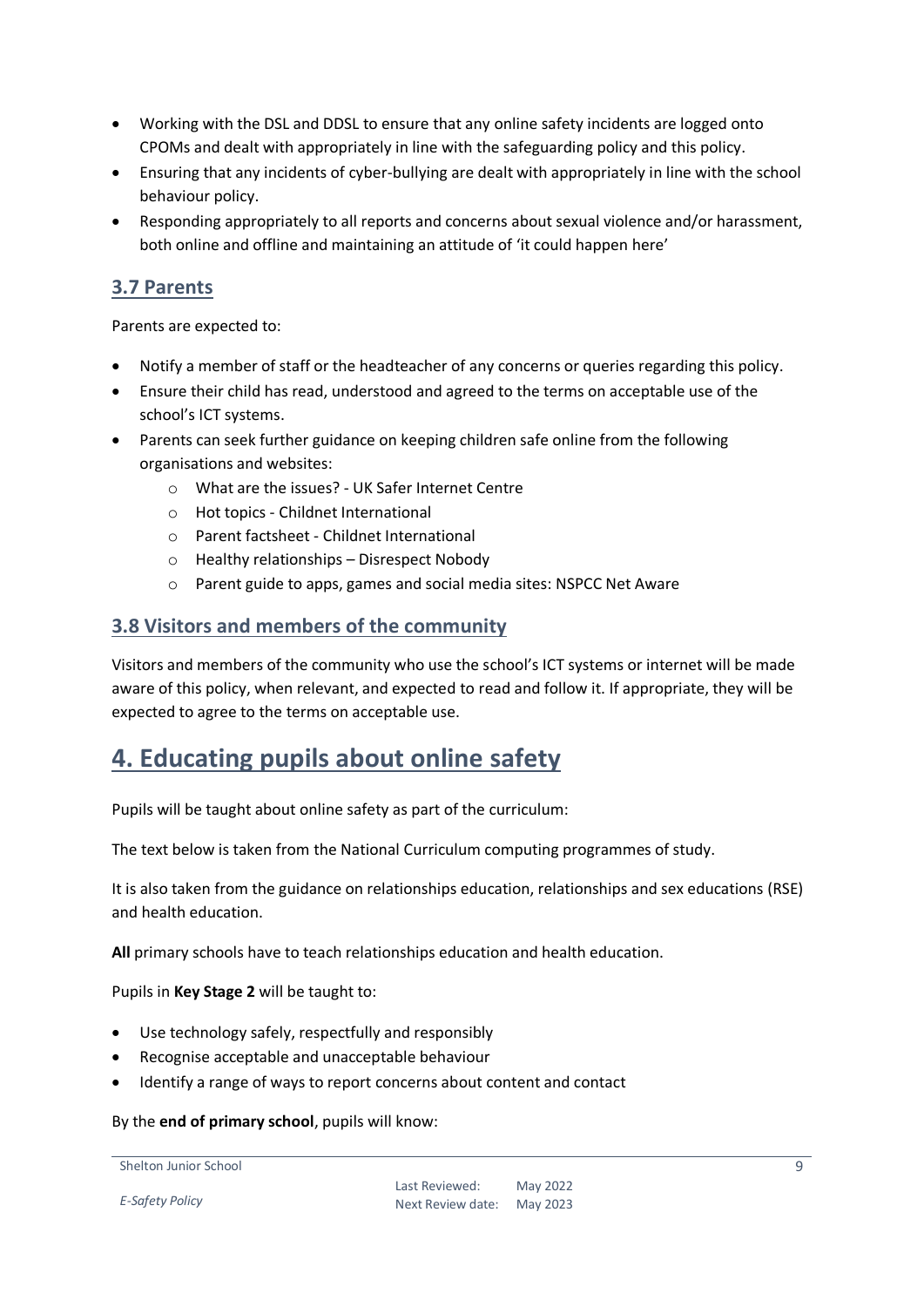- That people sometimes behave differently online, including by pretending to be someone they are not
- That the same principles apply to online relationships as to face-to-face relationships, including the importance of respect for others online including when we are anonymous
- The rules and principles for keeping safe online, how to recognise risks, harmful content and contact, and how to report them
- How to critically consider their online friendships and sources of information including awareness of the risks associated with people they have never met
- How information and data is shared and used online
- What sorts of boundaries are appropriate in friendships with peers and others (including in a digital context)
- How to respond safely and appropriately to adults they may encounter (in all contexts, including online) whom they do not know

Online safety is embedded throughout the curriculum; however, it is particularly addressed in the following subjects:

- Computing
- PSHE including RSE

The safe use of social media and the internet will be covered where relevant.

#### <span id="page-9-0"></span>**4.1 SMART with a heart**

All children are taught to think **SMART with a heart**:

**S**afe – Keep personal information safe and secret. When chatting or posting online don't give away things like your full name, password or home address. Remember personal information can be seen in images and videos you share too. Keep them safe to keep yourself safe.

**M**eet – Meeting up with someone you only know online, even a friend of a friend, can be dangerous as this person is still a stranger. If someone you only know online ever asks you to meet up, for personal information or for photos/videos of you then tell an adult straight away and report them together on www.thinkuknow.co.uk

**A**ccepting – Think carefully before you click on or open something online (e.g. links, adverts, friend requests, photos) as you never know where they may lead to or they may contain viruses. Do not accept something if you are unsure of who the person is or what they've sent you.

**R**eliable – You cannot trust everything you see online as some things can be out of date, inaccurate or not entirely true. To find reliable information compare at least three different websites, check in books and talk to someone about what you have found.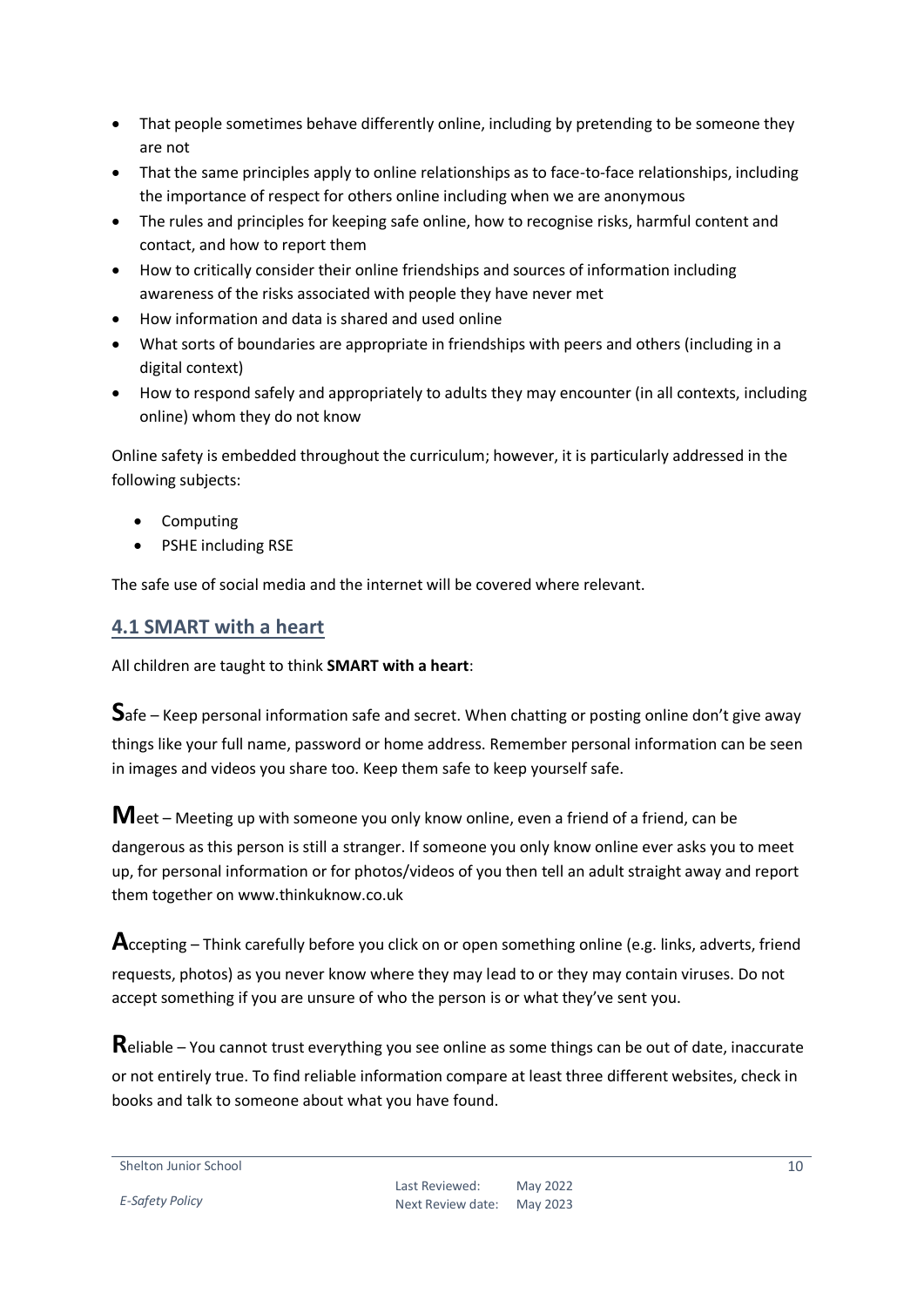**T**ell – Tell a trusted adult if something or someone ever makes you feel upset, worried or confused. This could be if you or someone you know is being bullied online. There are lots of people who will be able to help you like your teachers, parents, carers or contact Childline – 0800 11 11 or http://www.childline.org.uk

Remember to always be smart with a heart by being kind and respectful to others online. Make the internet a better place by helping your friends if they are worried or upset by anything that happens online.

#### <span id="page-10-0"></span>**4.3 Education for a connected world**

The curriculum and the school's approach to online safety is developed in line with the UK Council for Child Internet Safety's 'Education for a Connected World' framework and the DfE's 'Teaching online safety in school' guidance. The Education for a Connected World framework describes the digital knowledge and skills that children and young people should have the opportunity to develop at different ages and stages of their lives. It highlights what a child should know in terms of current online technology, its influence on behaviour and development, and what skills they need to be able to navigate it.

The document supports one of the key aims of the government's Internet Safety Strategy of supporting children to stay safe and make a positive contribution online, as well enabling teachers to develop effective strategies for understanding and handling online risks.

#### Areas of coverage:

- Self-image and identity
- Online reputation
- Online bullying
- Online relationships
- Managing online information
- Privacy and Security
- Copyright and Ownership
- Health, well-being and lifestyle

#### <span id="page-10-1"></span>**4.4 Special educational needs and disability (SEND)**

The school recognises that, while any pupil can be vulnerable online, there are some pupils who may be more susceptible to online harm or have less support from family and friends in staying safe online, e.g. pupils with SEND and LAC. Relevant members of staff, e.g. the SENCO, DDSL and Computing Lead work together to ensure where necessary, teaching about safeguarding, including online safety, will be adapted for vulnerable children, victims of abuse and some pupils with SEND.

*E-Safety Policy*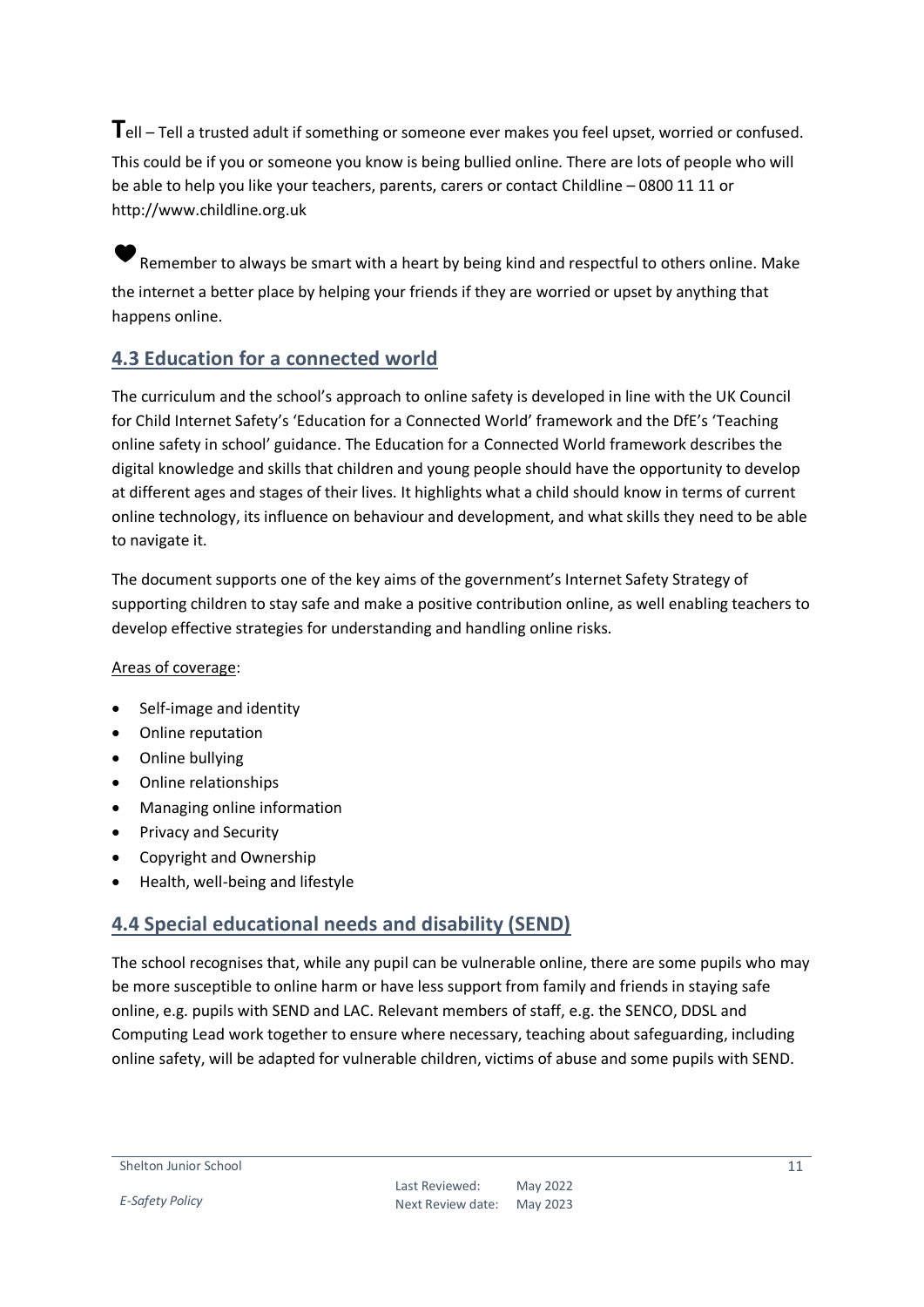## <span id="page-11-0"></span>**5. Cyber-bullying**

Cyber-bullying takes place online, such as through social networking sites, messaging apps or gaming sites. Like other forms of bullying, it is the repetitive, intentional harming of one person or group by another person or group, where the relationship involves an imbalance of power.

#### <span id="page-11-1"></span>**5.1 Preventing and addressing cyber-bullying**

To help prevent cyber-bullying, we will ensure that pupils understand what it is and what to do if they become aware of it happening to them or others. We will ensure that pupils know how they can report any incidents and are encouraged to do so, including where they are a witness rather than the victim.

The school will actively discuss cyber-bullying with pupils, explaining the reasons why it occurs, the forms it may take and what the consequences can be. Class teachers will discuss this with their classes.

Teaching staff are also encouraged to find opportunities to use aspects of the curriculum to cover cyber-bullying. This includes personal, social, health and economic (PSHE) education, and other subjects where appropriate.

All staff, governors and volunteers (where appropriate) receive training on cyber-bullying, its impact and ways to support pupils, as part of safeguarding training.

The school also sends information/leaflets on cyber-bullying to parents via Dojo so that they are aware of the signs, how to report it and how they can support children who may be affected.

In relation to a specific incident of cyber-bullying, the school will follow the processes set out in the school behaviour policy. Where illegal, inappropriate or harmful material has been spread among pupils, the school will use all reasonable endeavours to ensure the incident is contained.

The DSL will consider whether the incident should be reported to the police if it involves illegal material, and will work with external services if it is deemed necessary to do so.

The school responds to all concerns regarding online peer-on-peer abuse, whether or not the incident took place on the school premises or using school-owned equipment.

Concerns regarding online peer-on-peer abuse are reported to the DSL/DDSL who will investigate the matter with other senior colleagues.

### <span id="page-11-2"></span>**5.2 Examining electronic devices**

School staff have the specific power under the Education and Inspections Act 2006 (which has been increased by the Education Act 2011) to search for and, if necessary, delete inappropriate images or files on pupils' electronic devices, including mobile phones, iPads and other tablet devices, where they believe there is a 'good reason' to do so.

```
Shelton Junior School
```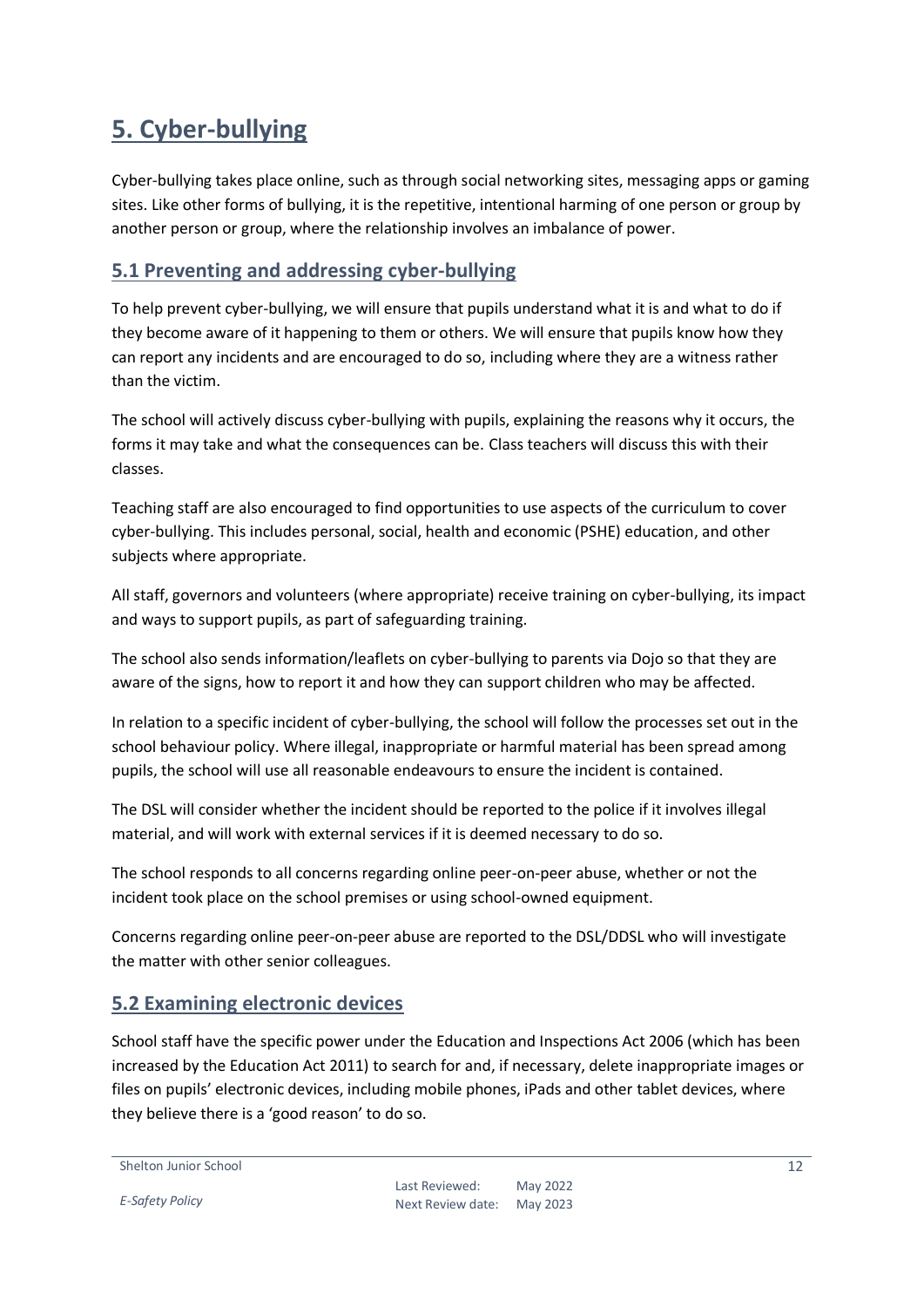When deciding whether there is a good reason to examine or erase data or files on an electronic device, staff must reasonably suspect that the data or file in question has been, or could be, used to:

- Cause harm, and/or
- Disrupt teaching, and/or
- Break any of the school rules

If inappropriate material is found on the device, it is up to the staff member in conjunction with the DSL or other member of the senior leadership team to decide whether they should:

- Delete that material, or
- Retain it as evidence (of a criminal offence or a breach of school discipline), and/or
- Report it to the police\*

\* Staff may also confiscate devices for evidence to hand to the police, if a pupil discloses that they are being abused and that this abuse includes an online element.

Any searching of pupils will be carried out in line with:

- The DfE's latest guidance on screening, searching and confiscation
- UKCIS guidance on sharing nudes and semi-nudes: advice for education settings working with children and young people
- Any complaints about searching for or deleting inappropriate images or files on pupils' electronic devices will be dealt with through the school complaints procedure.

## <span id="page-12-0"></span>**6. Staff training**

All new staff members receive training, as part of their induction, on safe internet use and online safeguarding issues including cyber-bullying and the risks of online radicalisation.

All staff members will receive refresher training at least once each academic year as part of safeguarding training, as well as relevant updates as require (for example through emails, e-bulletins and staff meetings).

By way of this training, all staff will be made aware that:

Technology is a significant component in many safeguarding and wellbeing issues, and that children are at risk of online abuse

Children can abuse their peers online through:

- Abusive, harassing, and misogynistic messages
- Non-consensual sharing of indecent nude and semi-nude images and/or videos, especially around chat groups
- Sharing of abusive images and pornography, to those who don't want to receive such content

Physical abuse, sexual violence and initiation/hazing type violence can all contain an online element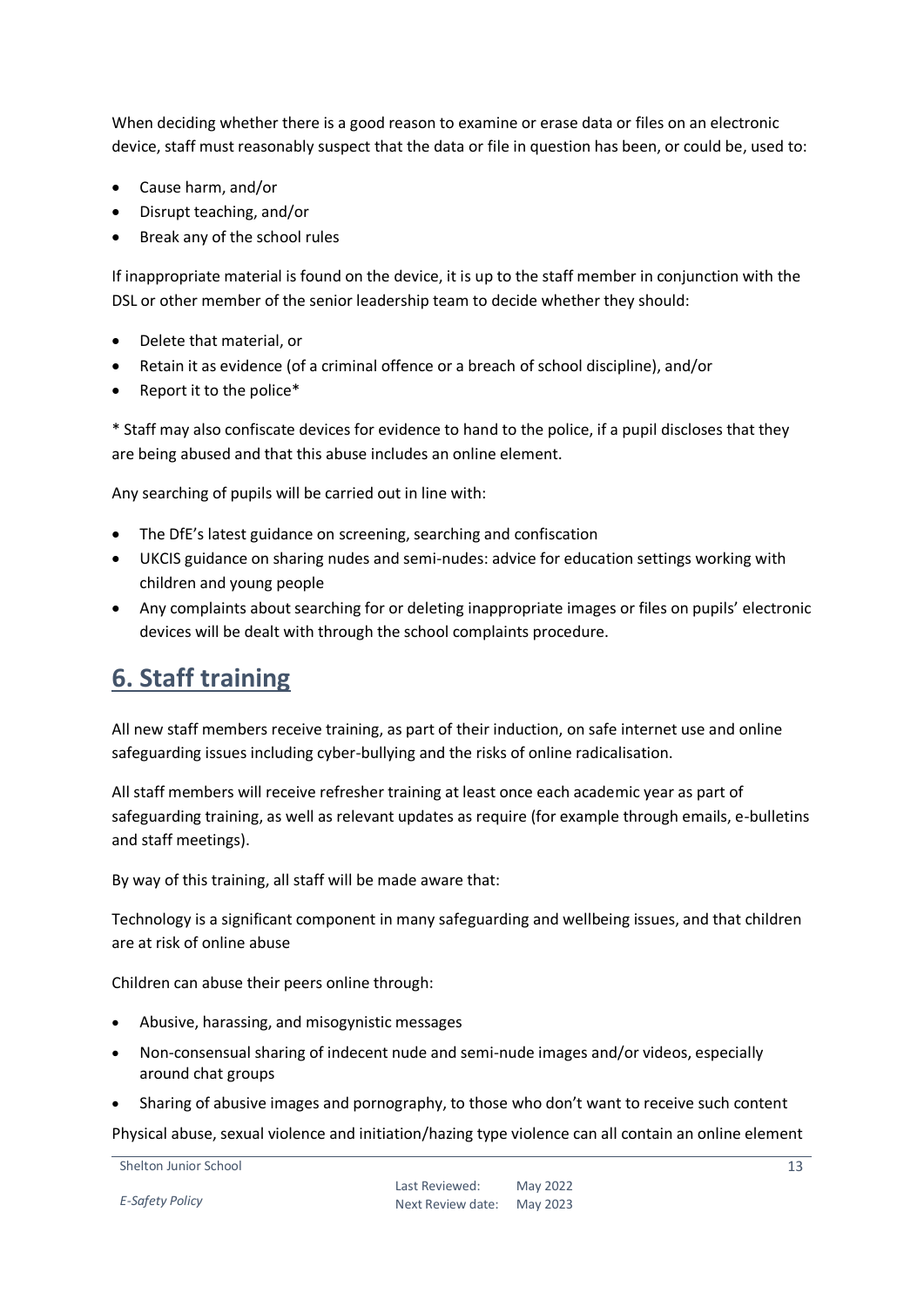Training will also help staff:

- develop better awareness to assist in spotting the signs and symptoms of online abuse
- develop the ability to ensure pupils can recognise dangers and risks in online activity and can weigh the risks up
- develop the ability to influence pupils to make the healthiest long-term choices and keep them safe from harm in the short term

The DSL and any deputies undergo training to provide them with the knowledge and skills they need to carry out their role, this includes online safety training. In addition to this formal training, the DSL and any deputies receive regular online safety updates to allow them to keep up with any developments relevant to their role. They will undertake child protection and safeguarding training, which will include online safety, at least every 2 years. They will also update their knowledge and skills on the subject of online safety at regular intervals, and at least annually. In relation to online safety, these updates allow the DSL and their deputies to:

- Understand the unique risks associated with online safety and be confident that they have the relevant knowledge and capability required to keep pupils safe while they are online at school.
- Recognise the additional risks that pupils with SEND face online and offer them support to stay safe online.

Governors will receive training on safe internet use and online safeguarding issues as part of their safeguarding training.

Volunteers will receive appropriate training and updates, if applicable.

More information about safeguarding training is set out in our child protection and safeguarding policy.

Staff are required to adhere to the Staff Code of Conduct at all times, which includes provisions for the acceptable use of technologies and the use of social media. All staff are informed about how to report online safety concerns.

## <span id="page-13-0"></span>**7. Educating parents and carers**

The school will raise parents' awareness of online safety via e-mail (Teachers2Parents) and ClassDojo posts as required. Information will also be shared via the website. This policy will also be shared with parents.

If parents have any queries or concerns in relation to online safety they may raise them with the headteacher, pastoral and safeguarding lead or class teacher. The concern should then be followed up in line with this policy.

Concerns or queries about this policy should be raised with the headteacher.

```
Shelton Junior School
```
*E-Safety Policy*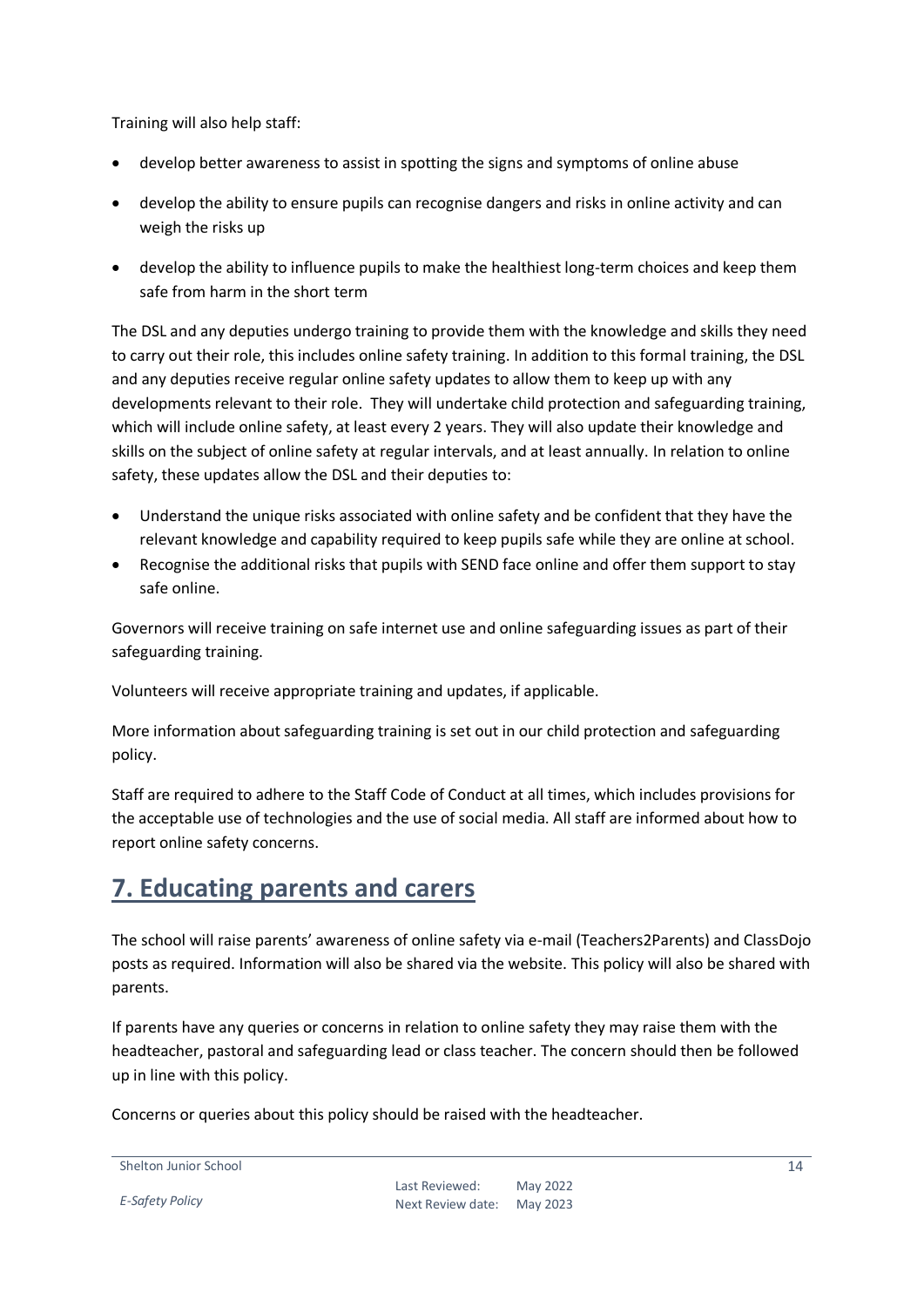## <span id="page-14-0"></span>**8. Classroom use**

A wide range of technology is used during lessons by both staff and students. Prior to using any websites, tools, apps or other online platforms in the classroom, or recommending that pupils use these platforms at home, the class teacher (or recommending staff member) always reviews and evaluates the resource. Class teachers ensure that any internet-derived materials are used in line with copyright law. Pupils are supervised when using online materials during lesson time – this supervision is suitable to their age and ability.

## <span id="page-14-1"></span>**9. Acceptable use of the internet in school**

All pupils, parents, staff, volunteers, governors and other members of the school community are expected to sign an agreement regarding the acceptable use of the school's ICT systems and the internet as detailed in the ICT and acceptable use policy.

Use of the school's internet must be for educational purposes only, or for the purpose of fulfilling the duties of an individual's role.

We reserve the right to monitor websites visited by pupils, staff, volunteers, governors and visitors (where relevant) to ensure they comply with the above.

More information can be found in the ICT and internet acceptable use policy.

## <span id="page-14-2"></span>**10. Staff using work devices outside school**

All staff members will take appropriate steps to ensure their devices remain secure. This includes, but is not limited to:

- Keeping the device password-protected strong passwords are at least 8 characters, with a combination of upper and lower-case letters, numbers and special characters (e.g. asterisk or currency symbol)
- Ensuring their hard drive is encrypted this means if the device is lost or stolen, no one can access the files stored on the hard drive by attaching it to a new device
- Making sure the device locks if left inactive for a period of time
- Not sharing the device among family or friends
- Installing anti-virus and anti-spyware software and keeping it updated
- Keeping operating systems up to date always install the latest updates

Staff members must not use the device in any way which would violate the school's terms of acceptable use, as set out in appendix 3.

Work devices must be used solely for work activities unless agreed otherwise as per the ICT and acceptable use policy.

```
Shelton Junior School
```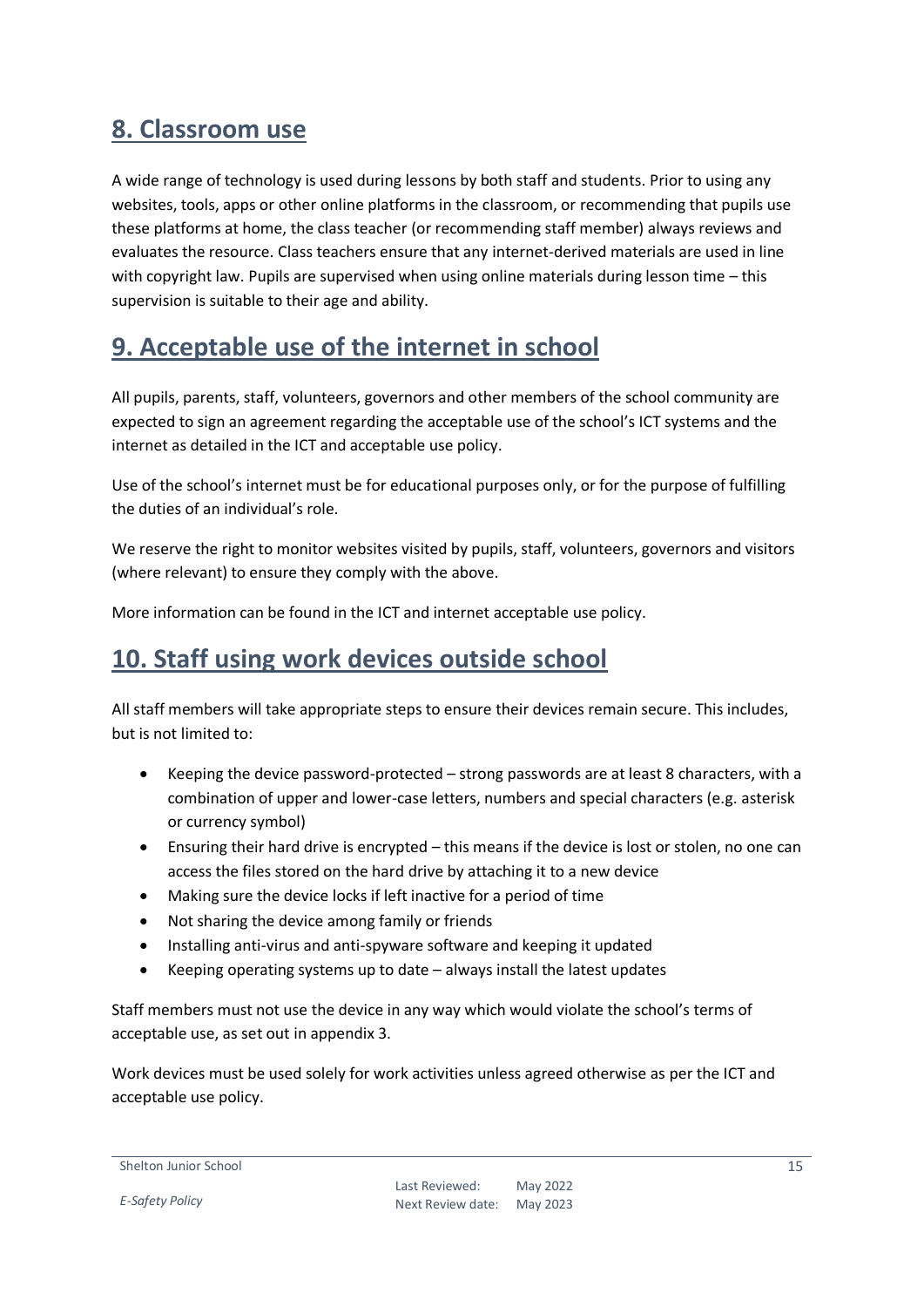If staff have any concerns over the security of their device, they must seek advice from the IT provider.

## <span id="page-15-0"></span>**11. School website**

The contact details on the school website should be the school address, e-mail and telephone number. Staff or pupils' personal information must not be published in accordance with GDPR. Email addresses should be published in absolutely necessary to avoid spam harvesting. The headteacher and Computing Lead will take overall editorial responsibility and audit the website to ensure that content is accurate and appropriate. The website must comply with guidelines for publications including: accessibility, data protection, respect of intellectual property rights, privacy policies and copyright law.

#### <span id="page-15-1"></span>**11.1 Use of images:**

Images that include pupils will be selected carefully and will not enable individual pupils to be clearly identified unless there is parental permission. Pupils' full names will not be used anywhere on the website, particularly in association with photographs. Written permission from parents or carers will be obtained with regard to photo publishing permissions upon enrolment at the school.

## <span id="page-15-2"></span>**12. Responding to issues of misuse**

Where a pupil misuses the school's ICT systems or internet, we will follow the procedures set out in our policies on behaviour, and ICT and internet acceptable use. The action taken will be depend on the individual circumstances, nature and seriousness of the specific incident, and will be proportionate.

Where a staff member misuses the school's ICT systems or the internet, or misuses a personal device where the action constitutes misconduct, the matter will be dealt with in accordance with the staff disciplinary procedures and/or code of conduct. The action taken will depend on the individual circumstances, nature and seriousness of the specific incident.

The school will consider whether incidents which involve illegal activity or content, or otherwise serious incidents, should be reported to the police.

## <span id="page-15-3"></span>**13. Monitoring arrangements**

Issues regarding online safety and safeguarding are recorded via CPOMs.

This policy will be reviewed annually by the computing subject lead in conjunction with the headteacher. At every review, the policy will be shared with the governing board. The review will be supported by an annual risk assessment that considers and reflects the risk pupils face online. This is important because technology, and the risks and harms related to it, evolve and change rapidly.

```
Shelton Junior School
```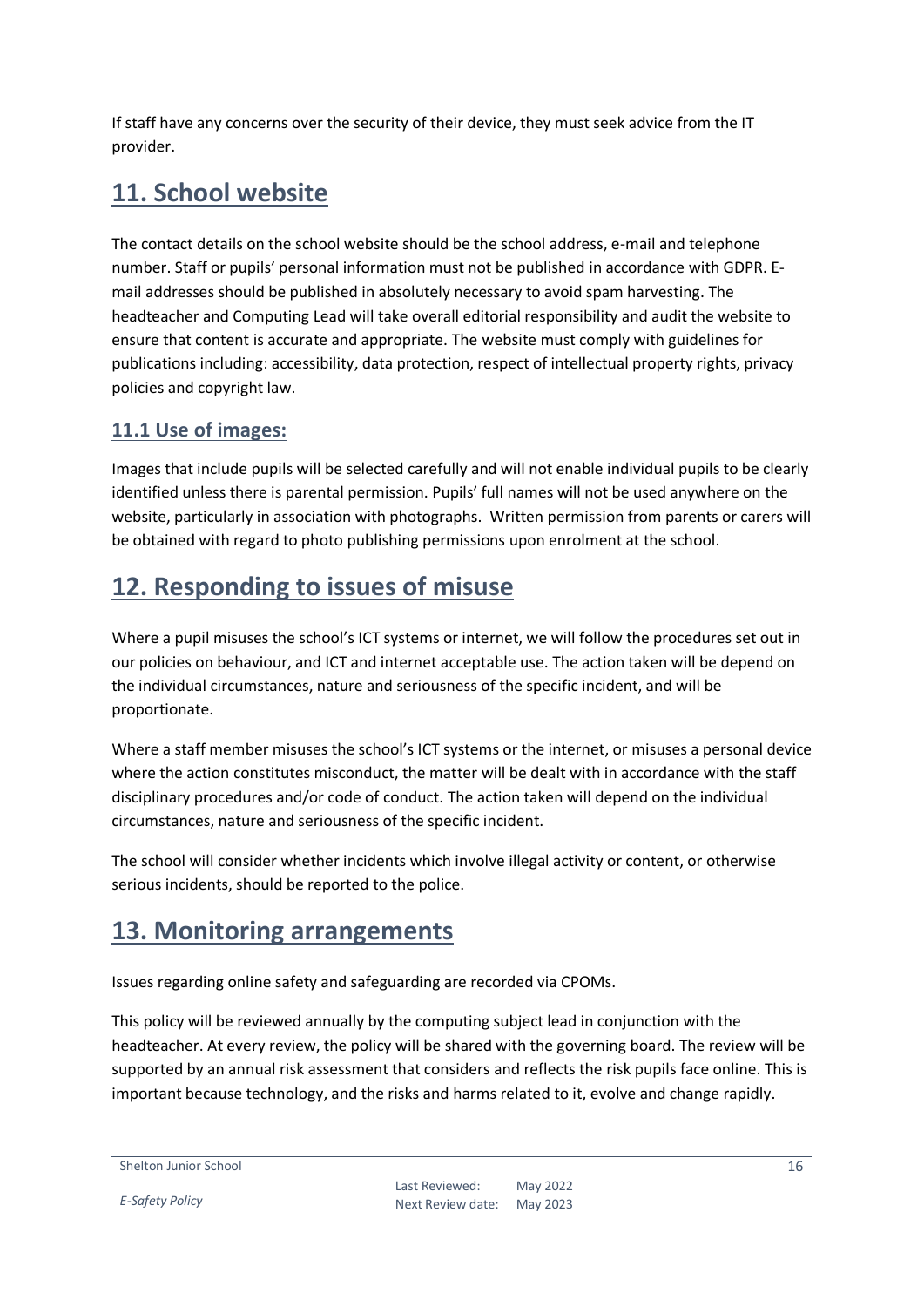## <span id="page-16-0"></span>**14. Links with other policies**

This online safety policy is linked to the school's policies on:

- Child protection and safeguarding
- Behaviour
- Staff disciplinary
- Staff code of conduct
- Data protection and privacy
- Complaints
- Mobile phones
- ICT and internet acceptable use